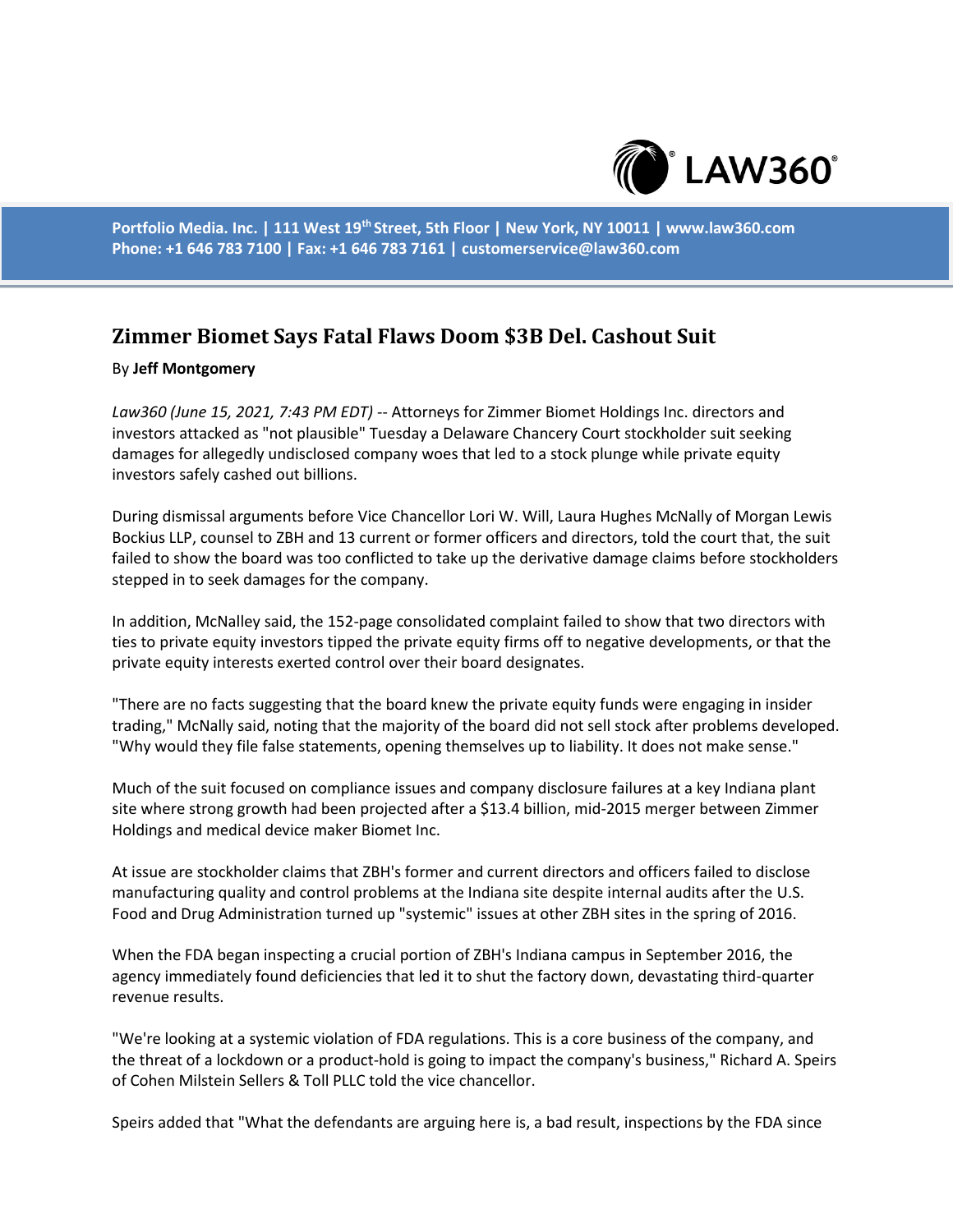September 2015, does not equal bad faith. Our point is just the opposite," Speirs said. "It was their disloyal conduct and concealing of serious FDA compliance problems at the facility that led Zimmer to violate legal obligations for a year, leading to bad faith and that leads to a bad result."

Vice Chancellor Will asked McNally if it would be a fair inference that the board could have foreseen financial impacts on the company if they received information about a critical audit and problems, as alleged, in May.

"The entire point of this presentation to the board, it goes on for 30 minutes all about the FDA quality system issues the board is looking into, yet there is no tie to financial performance," McNally said. She added later that the single relevant slide displayed during the presentation "was not elevating anything in the board's mind regarding the severity of the issue."

A separate federal securities class suit that focused on some of the same allegedly undisclosed problems was settled in 2020 for \$50 million in the U.S. District Court for the Northern District of Indiana.

William M. Lafferty of Morris Nichols Arsht & Tunnell LLP, counsel to private equities TPG Capital and KKR Biomet and Jeffrey K. Rhodes, who held a TPG board seat, and Michael W. Michelson, a KKR designate, said the suit failed to make supportable claims against his clients.

"The complaint fails to identify any material, non-public information that was possessed by the board, let alone information that was passed on by the board to the PE funds for their use in registered public offerings," Lafferty said. "These were not clandestine, back-room, smoke filled insider trades as the plaintiff would have you believe. These were part of a public, long planned registered offering" by the public equities.

Two other private equity investors, affiliates of Blackstone and Goldman Sachs, are also named in the case.

Willem F. Jonckheer of Schubert Jonckheer & Kolbe LLP, counsel to the stockholders, told Vice Chancellor Will that the complaint made an "entirely reasonable inference" that Michelson and Rhodes knew about concerns at the Indiana plant and their implications.

"The argument that they would not know or hadn't received the knowledge was contrary to their purpose as directors," Jonckheer told the vice chancellor adding later: "Yet, on the heels of learning the information no later than May 3, [2016], KKR and TPG funds affiliated with Michelson and Rhodes sold billions of stock in June and August. We believe that's more than sufficient" to assert insider trading claims.

Vice Chancellor Will said she would take the arguments under advisement.

The class is represented by P. Bradford deLeeuw of deLeeuw Law LLC, Ricard A. Speirs and Christopher Lometti of Cohen Milstein Sellers & Toll PLLC, Robert C. Schubert and Willem F. Jonckheer of Schubert Jonckheer & Kolbe LLP, and Kip B. Shuman, Rusty E. Glenn and Brett D. Stecker of Shuman Glenn & Stecker.

Zimmer Biomet Holdings Inc. and the current and former officers and directors are represented by John C. Barillare, Troy S. Brown and Laura Hughes McNally of Morgan Lewis & Bockius LLP.